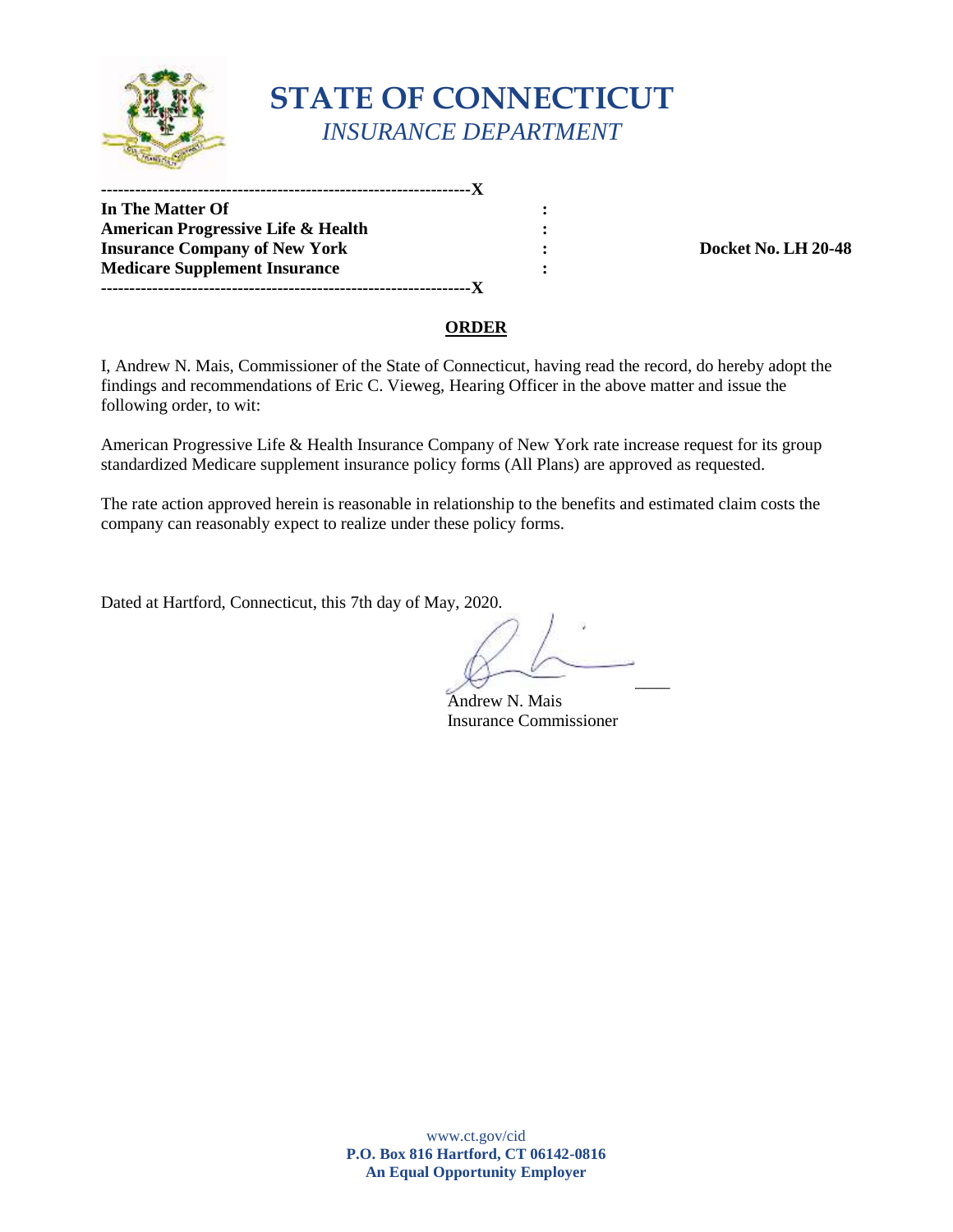

# **STATE OF CONNECTICUT**  *INSURANCE DEPARTMENT*

**In The Matter Of :**   $\cdot$  :  **American Progressive Life & Health : 111 Insurance Company of New York 120-48 120-48 120-48 Medicare Supplement Insurance :**  $\qquad \qquad$  **: -----------------------------------------------------X -----------------------------------------------------X** 

## **PROPOSED FINAL DECISION**

### **I. INTRODUCTION**

 The Insurance Commissioner of the State of Connecticut is empowered to review rates charged for individual and group Medicare supplement policies sold to any resident of this State who is eligible for Medicare. The source for this regulatory authority is contained in Chapter 700c and Section 38a-495a of the Connecticut General Statutes.

After due notice, a hearing was held at the Insurance Department in Hartford, CT on Thursday, April 30, 2020, to consider whether or not the rate increases requested by American Progressive Life & Health Insurance Company of New York on its Individual Medicare supplement insurance business should be approved.

No members from the general public attended the hearing.

No company representatives from American Progressive Life & Health Insurance Company of New York attended the hearing.

 Statutes, the Uniform Administrative Procedures Act, Chapter 54 of Section 38a-8-1 et seq. of the The hearing was conducted in accordance with the requirements of Section 38a-474, Connecticut General Regulations of Connecticut State Agencies.

 persons eligible for Medicare who depend on these policies to provide additional coverage for the costs of A Medicare supplement policy is a private health insurance policy sold on an individual or group basis, which provides benefits that are additional to the benefits provided by Medicare. For many years Medicare supplement policies have been highly regulated under both state and federal law to protect the interests of health care.

Effective December 1, 2005, Connecticut amended its program of standardized Medicare supplement policies in accordance with Section 38a-496a of the Connecticut General Statutes, and Sections 38a-495a-1 through 38a-495a-21 of the Regulations of Connecticut Agencies. This program, which conforms to federal requirements, provides a "core" package of benefits known as Plan A. Insurers may also offer any one or more of eleven other plans (Plans B through N).

 Effective January 1, 2006, in accordance with Section 38a-495c of the Connecticut General Statutes (as community rating. Rates for Plans A through N must be computed without regard to age, gender, previous amended by Public Act 05-20) premiums for all Medicare supplement policies in the state must use claims history or the medical condition of any person covered by a Medicare supplement policy or certificate.

> **P.O. Box 816 Hartford, CT 06142-0816**  www.ct.gov/cid **An Equal Opportunity Employer**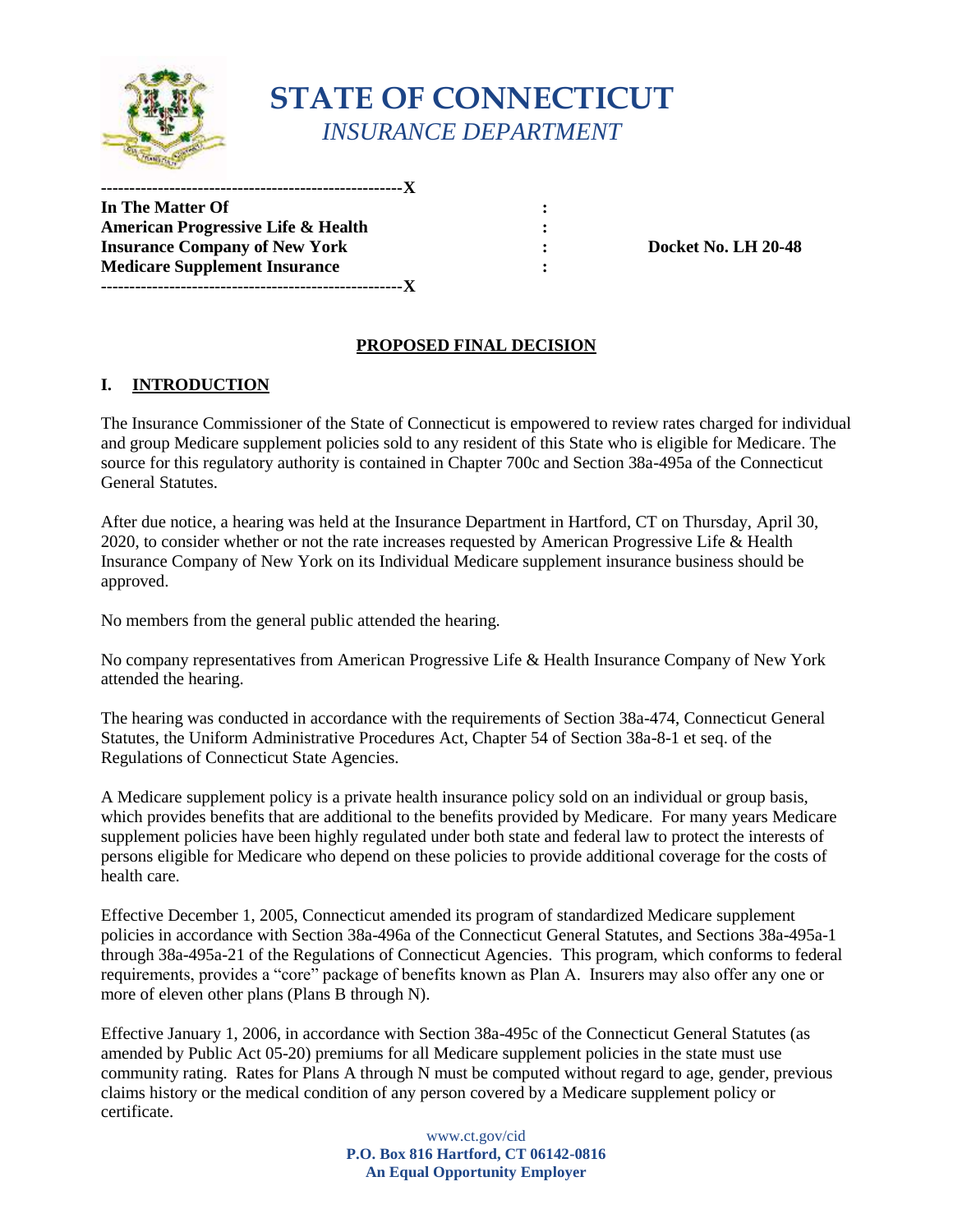previous claims history or the medical condition of any covered person. Insurers may exclude benefits for The statute provides that coverage under Plans A through N may not be denied on the basis of age, gender, losses incurred within six months from the effective date of coverage based on a pre-existing condition.

 available to all persons eligible for Medicare by reason of disability. Effective October 1, 1998, carriers that offer Plan B or Plan C must make these plans as well as Plan A,

 for such benefits. This process of direct notice and automatic claims payment is commonly referred to as Insurers must also make the necessary arrangements to receive notice of all claims paid by Medicare for their insureds so that supplement benefits can be computed and paid without requiring insureds to file claim forms "piggybacking" or "crossover".

Sections 38a-495 and 38a-522 of the Connecticut General Statutes, and Section 38a-495a-10 of the Regulations of Connecticut Agencies, state that individual and group Medicare supplement policies must have anticipated loss ratios of 65% and 75%, respectively. Under Sections 38a-495-7 and 38a-495a-10 of the Regulations of Connecticut Agencies, filings for rate increases must demonstrate that actual and expected losses in relation to premiums meet these standards, and anticipated loss ratios for the entire future period for which the requested premiums are calculated to provide coverage must be expected to equal or exceed the appropriate loss ratio standard.

 Section 38a-473 of the Connecticut General Statutes provides that no insurer may incorporate in its rates for Medicare supplement policies factors for expenses that exceed 150% of the average expense ratio for that insurer's entire written premium for all lines of health insurance for the previous calendar year.

#### **II. FINDING OF FACT**

 findings of fact: After reviewing the exhibits entered into the record of this proceeding, and utilizing the experience, technical competence and specialized knowledge of the Insurance Department, the undersigned makes the following

- 1. American Progressive Life & Health Insurance Company of New York requested a 6% rate increase for its individual standardized Medicare supplement form MS-601, PRMS-06 and PRMS-10 in the State of Connecticut:
- 2. There are 60 policies in-force in Connecticut and 1,833 nationwide as of 12/31/19.
- 3. The most recent approved rate increase was 6.0% for all plans, approved in February 2019.
- 4. American Progressive certified that their expense factor is in compliance with section 38a-473, C.G.S.
- 5. American Progressive has conformed to subsection (e) of section 38a-495c, C.G.S. regarding the automatic claim processing.
- statutory loss ratio of 65%. 6. According to American Progressive the proposed rates are designed to satisfy the Connecticut